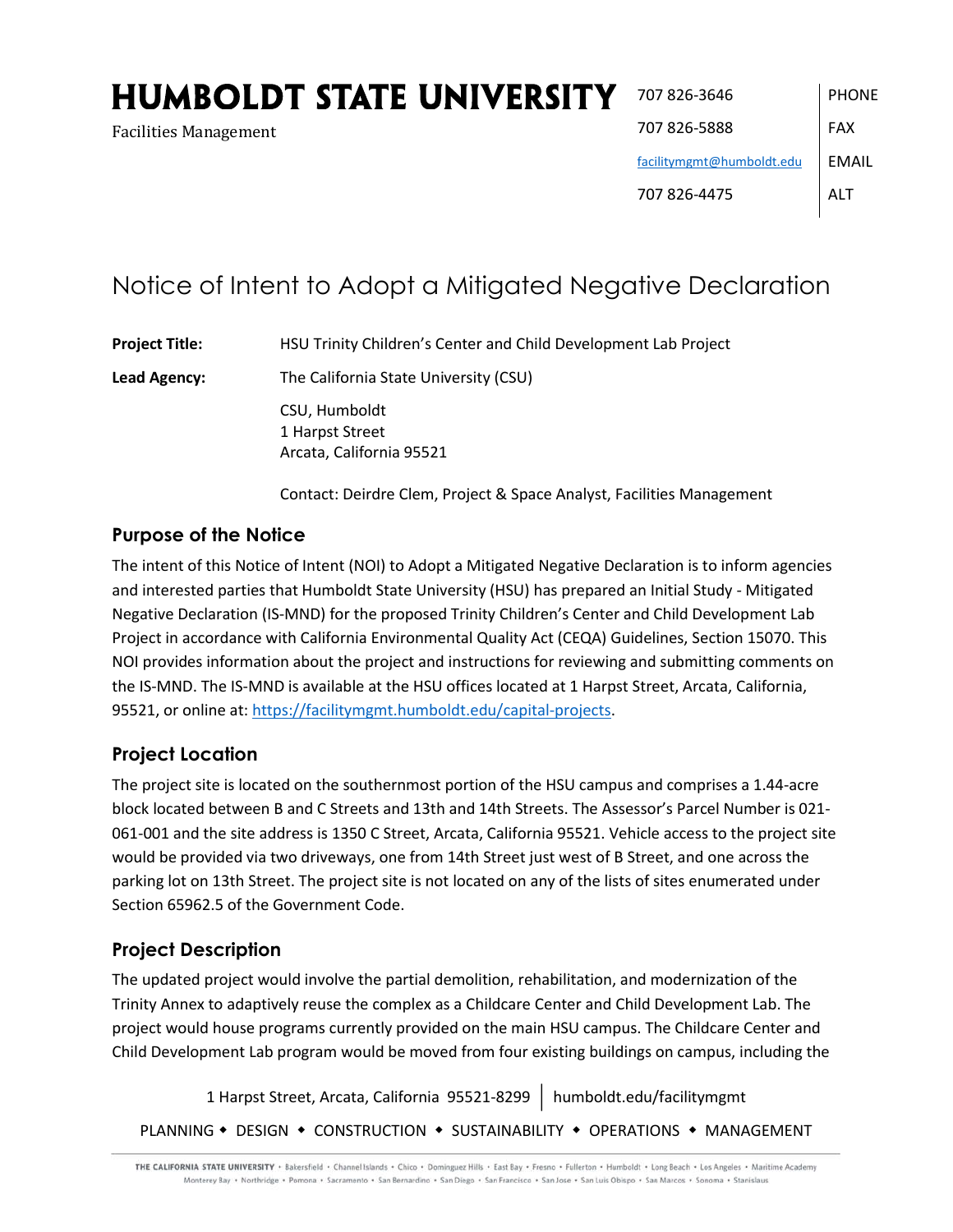#### *HSU Trinity Children's Center and Child Development Lab Project*

Mary Warren House, Baiocchi House, Toddler Annex, and Swetman Child Development Lab. The buildings would remain in place and become vacant. The proposed building complex would measure approximately 13,600 square feet in size and up to 25 feet in height. Approximately 8,100 square feet would be demolished, with approximately 9,800 square feet of the existing building would remain, and an approximately 3,800 square foot addition would be built on the eastern side of the renovated Annex. The new building footprint and layout would provide the space required to accommodate the new Child Development Lab classroom and associated rooms. The project proposes to demolish all annexes and additions built after the original hospital was constructed in 1944. The project would relocate the existing bus stop, shelter, and bench on 14th Street to B Street, and would provide an accessible path from the Trinity Annex to the public right-of-way and transit on B Street. The project would also provide two HSU General Permit parking lots with 47 standard parking spaces, 1 van accessible space, and 1 standard accessible space. The project would be developed in two phases: Phase 1 would entail the demolition and hazardous materials abatement of the east wing of the Trinity Annex, and Phase 2 would entail the renovation and construction of the Trinity Center. Construction would last approximately 13 months.

#### **Environmental Review Findings**

HSU has prepared an IS-MND pursuant to requirements of the State Guidelines for the implementation of CEQA and the Public Resources Code Section 21000 et seq. The IS-MND has been prepared because of the potential for significant adverse effects resulting from project implementation. The IS-MND prepared for the proposed project identifies and discusses potential impacts, mitigation measures, residual impacts, and monitoring requirements. Potentially significant but mitigable impacts have been identified in the issue areas of: aesthetics, biological resources, cultural resources, geology and soils, hazards and hazardous materials, noise, and tribal cultural resources. If the project description changes, the lead agency will require a reevaluation of the IS-MND to consider the changes. If you challenge this environmental document in court, you may be limited to raising only those issues raised by you or others in written correspondence or in hearings on the proposed project.

# **Providing Comments and Review Period**

HSU is soliciting comments on the IS-MND. Comments provided will be considered by the decisionmaking body in accordance with CEQA Guidelines, Section 15074(b). The IS-MND is available for public review and comment from **June 18, 2021**, to **5:00 PM on July 19, 2021**. **Comments on the IS-MND must be submitted by the close of the review period: 5:00 PM, July 19, 2021**. Please send all comments by either: 1) U.S. mail; or 2) electronic mail (email) to:

Deirdre Clem, Project & Space Analyst, Facilities Management Humboldt State University 1 Harpst Street Arcata, California 95521 deirdre.clem@humboldt.edu (707) 826-5894